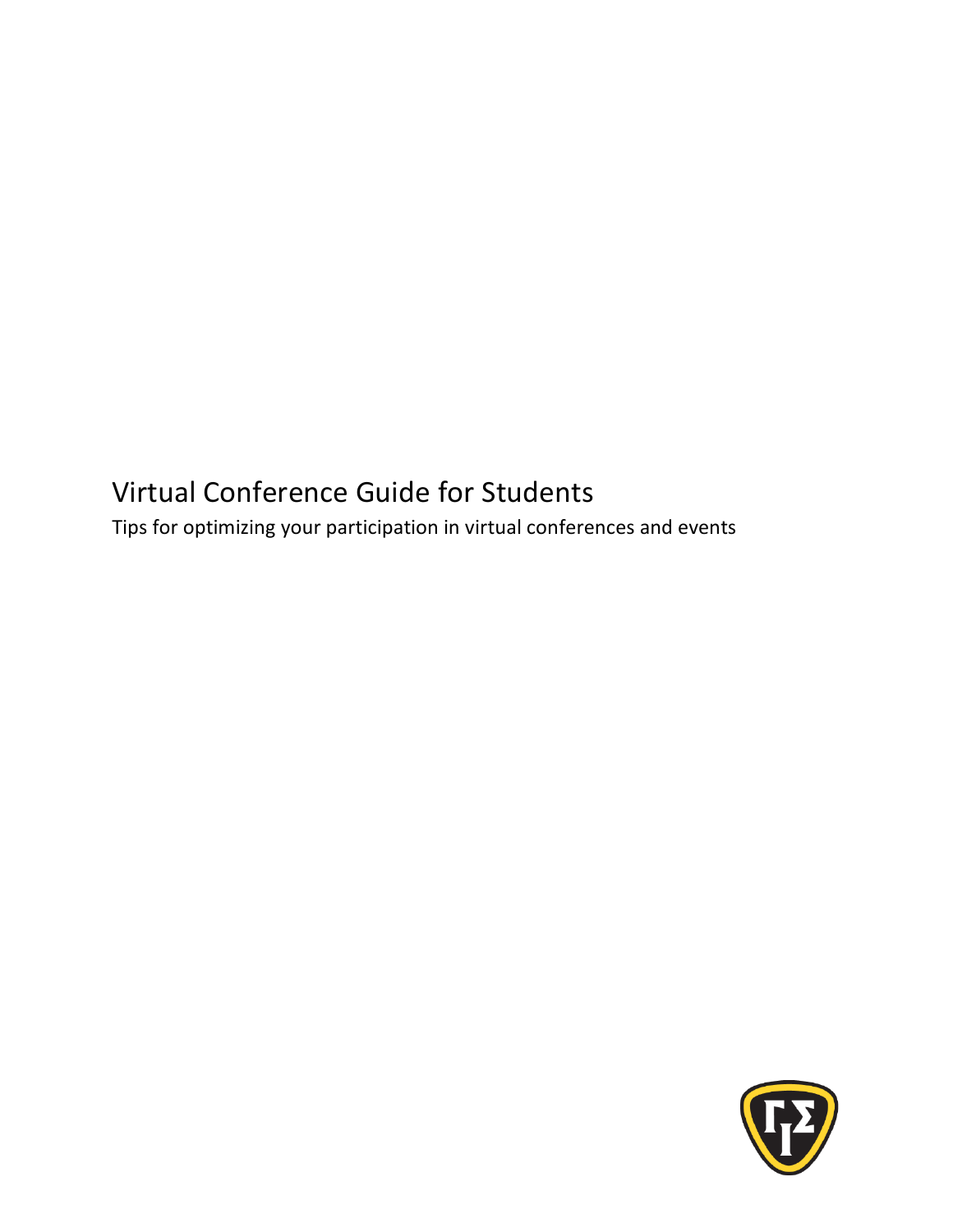

### **Before the Event**

- **Confirm you are registered for the event.** Upon registering, save your confirmation email and follow any post-registration instructions.
- **Test event access.** Log in to the system prior to the first day of the conference. Keep your username/password on hand for the event.
- **Download the conference app.** This often has helpful information and features like the conference agenda, speaker bios, and contact information for fellow conference attendees.
- **Complete your participant profile.** Add your headshot, bio, resume, LinkedIn profile and other details.
- **Review the agenda.** Know which sessions and events you plan to attend. Add them to your calendar. Schedule breaks for yourself throughout the event for food, water, restroom, and stretching.
- **Check your technology.** Confirm your headphones, microphone, webcam, and laptop are in working order prior to the event. Shut down and restart your laptop a day or two before the event to allow time for system updates.
- **Make a game plan for the career fair/exhibit hall.** Review the list of companies and professional associations participating and rank them by priority. Know your "must sees" so you can optimize your time at the event. Use this opportunity to expand your knowledge and network! Consider engaging with companies and professional associations you might not be familiar with or have not previously met.
- **Research your target companies.** Know general background information and recent news about your top companies. Create a list of thoughtful questions to ask the booth representatives about the company's culture, career opportunities, training and development, resources, etc.
- **Prepare your elevator pitch.** Who are you? What should fellow conference attendees know about you? Your elevator pitch may include your name, school, major, graduation year, internship experience, career interests, goals, and reason for participating in the event. Share something unique (and brief!) about yourself to help those you talk with remember you. Your pitch should be around 45-60 seconds.
- **Review the attendee list.** Make note of the conference attendees you want to meet or reconnect with. Send them a message through the app, if possible, explaining your interest in connecting with them and request the opportunity to do so at the event.
- **Consider items you might need during the event:**
	- o Something to take notes with/on
	- o A copy of your resume for your quick reference
	- o The event agenda
	- o Conference Help Desk contact information in case of issues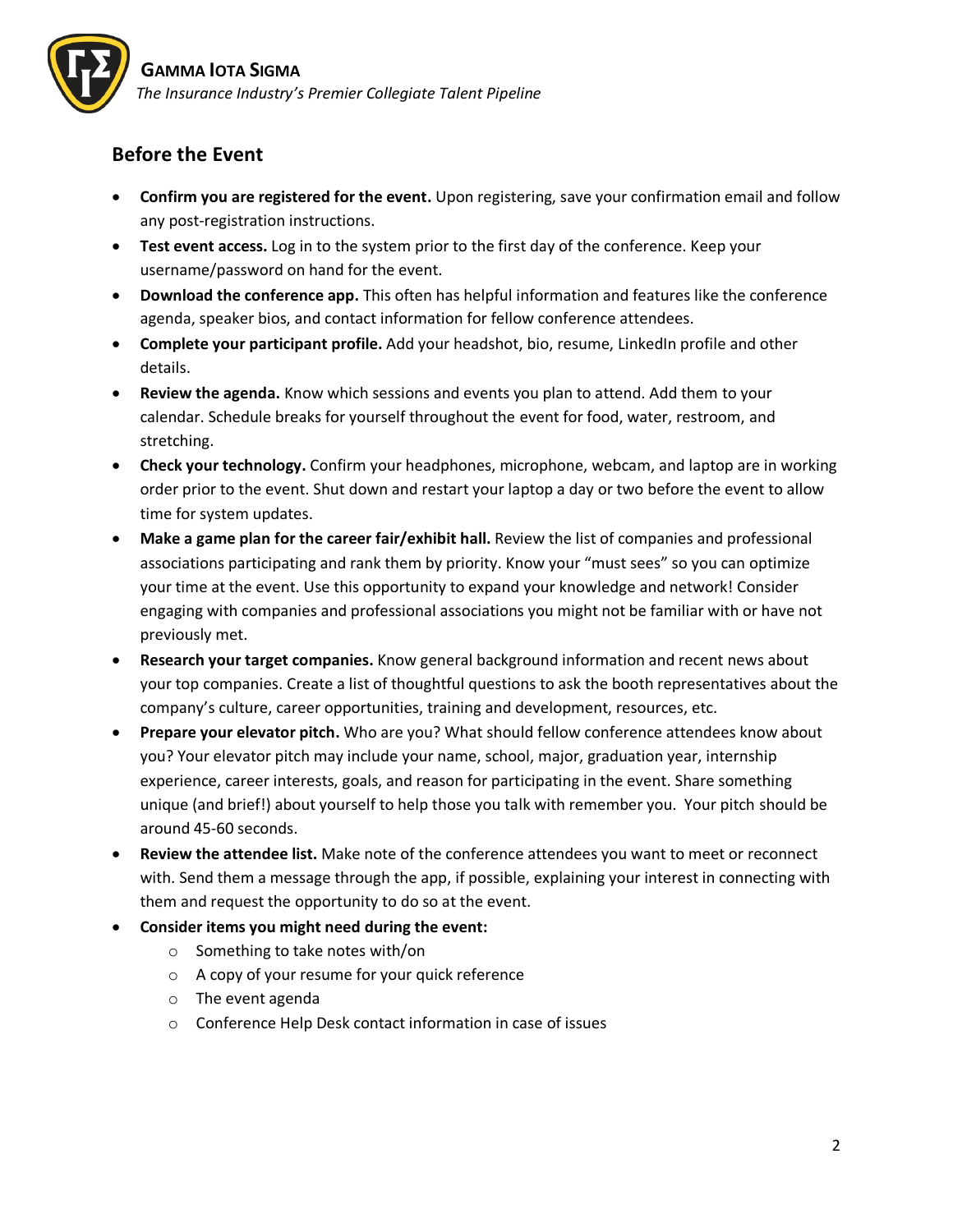

## **Day Of**

- **Prepare your space.** Find a quiet and comfortable space for attending the conference. Make sure you have all necessary technology and information within reach. Set up a neutral and professional background. Be aware of personal items that may show in your screen. Make sure your space is well-illuminated so conference attendees can clearly see your face during video interactions. Have water and a snack nearby so you can refuel when needed!
- **Check your Wi-Fi bandwidth.** If possible, sit close to the router. Turn Wifi "off" on unused devices to free up bandwidth. If needed, ask your housemates to refrain from streaming during the event.
- **Check your technology (again!).** Make sure your laptop and other equipment are fully charged and functional.
- **Dress to impress.** Wear head-to-toe professional attire that is reflective of your professional brand and leaves conference attendees with a good impression. Some conference hosts will specify a recommended dress code for the event. If not, wear business professional attire.
- **Minimize distractions.**
	- $\circ$  Close other tabs on your computer. Turn off notifications on your phone and other devices so you can focus on the conference.
	- $\circ$  Notify members of your household that you are participating in a virtual conference to better manage potential disruptions.
- **Build your network.** Many virtual conferences will host virtual networking lounges, interest groups, chat rooms or other opportunities to meet attendees. Leverage these opportunities!
	- $\circ$  Virtual conferences offer a variety of communication methods to connect with other attendees. If you have meetings scheduled, confirm whether they are text, audio, or video meetings before joining the meeting.
	- o Don't be afraid to reach out and introduce yourself to other conference attendees. Share your elevator pitch when joining new conversations.
	- $\circ$  Be aware of your audience and know whether the chat is one-on-one or a group conversation.
	- $\circ$  If you plan to reconnect after the event, establish the best way to do so before signing off.
- **Visit the career fair/exhibit hall.**
	- o When you enter the booth, give your brief elevator pitch.
	- $\circ$  Let the booth representative(s) know why you are interested in the company or professional association.
	- $\circ$  Ask questions about the company and its opportunities, resources, benefits of involvement, etc.
	- o Exchange contact information with the booth representative.
	- o Confirm next steps (ex. job application, interview) if applicable.
- **Participate in keynotes, professional development and educational sessions.**
	- $\circ$  Participate in as many sessions as you can to expand your knowledge of the industry!
	- o Join a few minutes before the presentation is scheduled to start.
	- $\circ$  Be sure your microphone is muted, unless the session is intended to be interactive.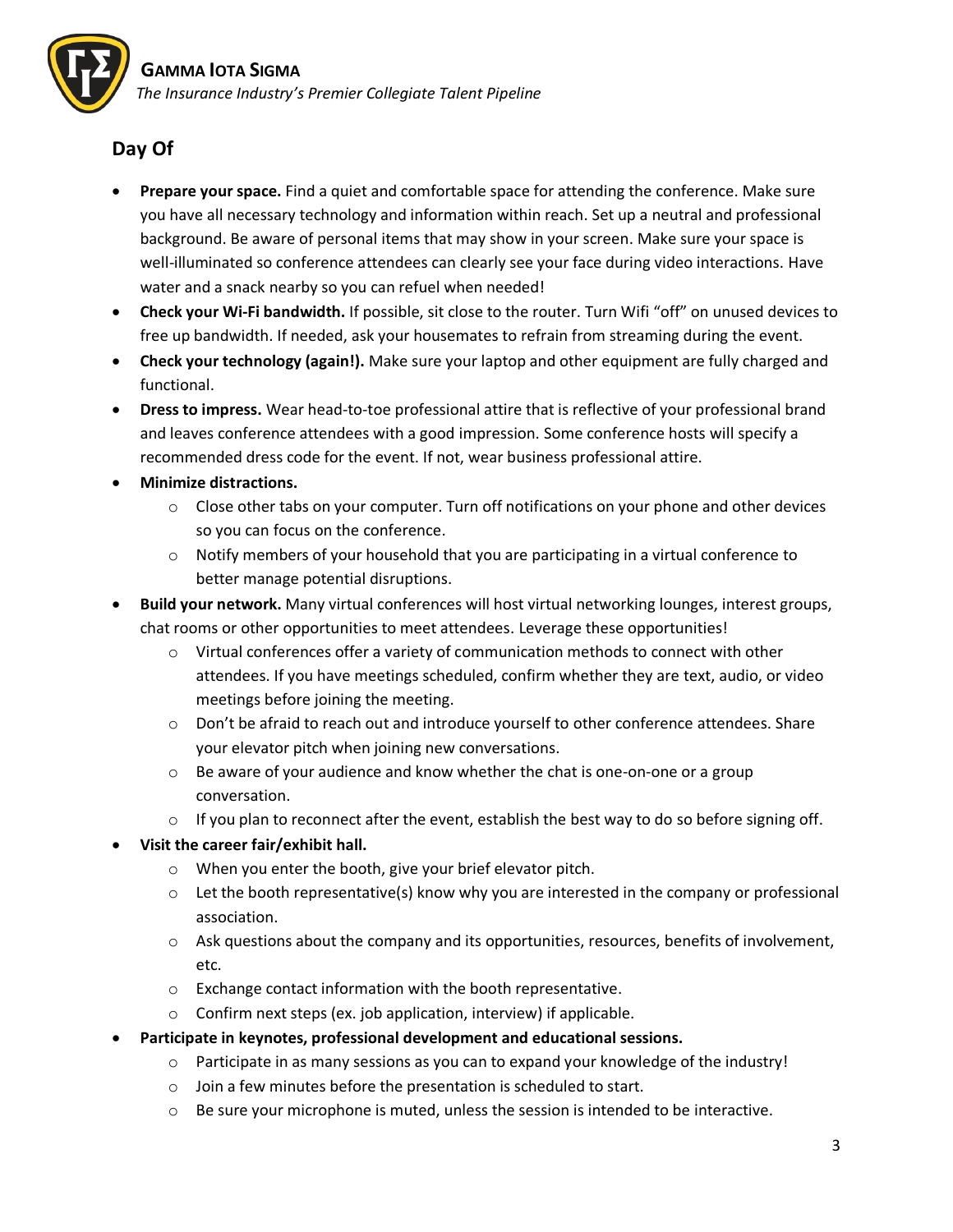

#### **GAMMA IOTA SIGMA**

*The Insurance Industry's Premier Collegiate Talent Pipeline*

- $\circ$  Take notes. This can help you stay alert and allow you to better absorb key information.
- o Write down the names and companies of speakers for future reference.
- $\circ$  During the presentation, identify 1-2 questions you could ask the speakers during the Q&A.
- o Avoid the urge to check email or open other browsers during the presentation. You don't want to miss anything!
- $\circ$  Share feedback. Many virtual conference platforms will allow you to rate sessions and share feedback during or immediately after the session. Do this while it's still fresh in your mind.
- **Collect information.** Often sponsors and exhibitors will share digital handouts, videos, and other information. Save these resources so you can review them later.
- **Keep a list of action items.** How will you use the information you've acquired at the conference? Keep a list of to-do items for after the event. For example, 1) Submit online application for internship at ABC Insurance Company, 2) Follow up with Sheryl on offer to job shadow, 3) Review XYZ Brokerage's career brochure, 4) Conduct additional research on product recall insurance.